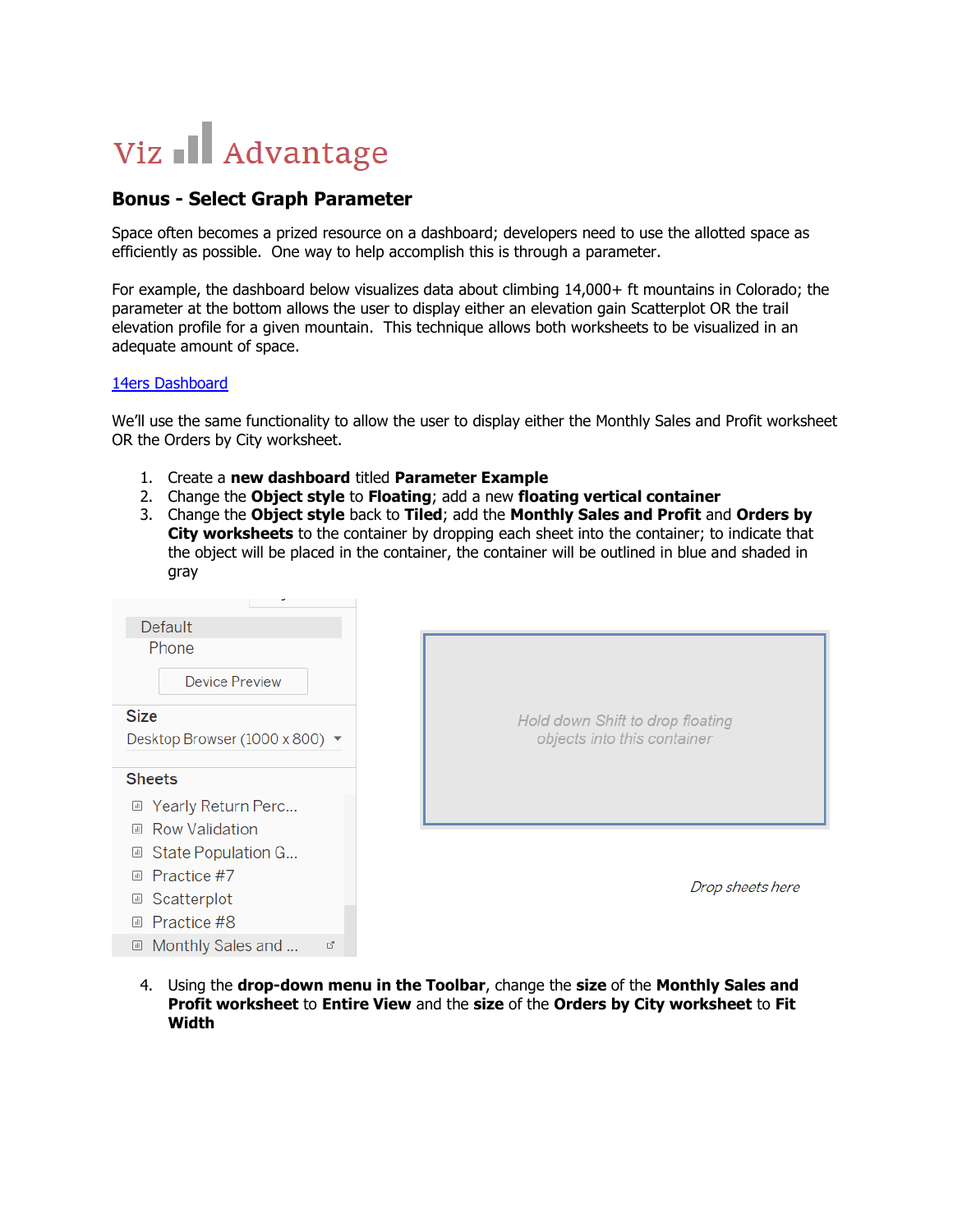



Once objects are added to a container, the container can be selected in two ways:

**Double click top of container:** Click any object in the container to select it; then double click the middle button at the top of the object. After double clickin middle button, the entire container will be outlined in blue; the user can now resize or move the container.



**Use the Layout Tab:** Tableau records each object added to the dashboard on the Layout tab. Click any object under the Item Hierarchy section at the bottom of the Layout tab to select it on the dashboard. When selecting a container, the entire container will be outlined in blue; the user can now resize or move the container.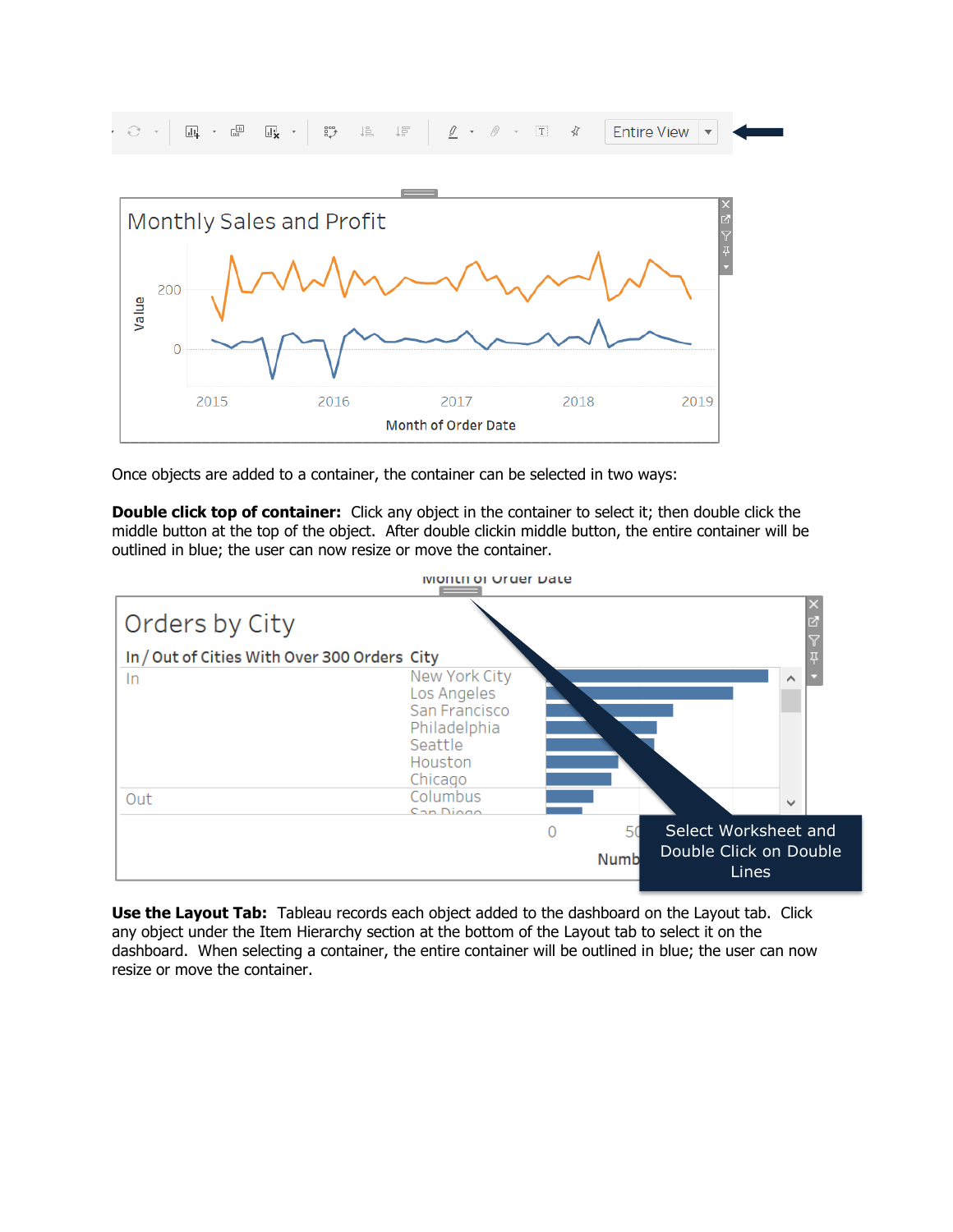| <b>Selected item</b><br>Vertical<br>Show title<br>√ Floating<br>Position<br>X<br>–<br>74<br>▲<br>87<br><b>Size</b><br>h<br>W<br>▲<br>490<br>599<br>Border<br>None<br>Background<br>Item hierarchy<br>Dashboard 4<br><b>吕</b> Vertical<br>Monthly Sales and Prc<br>$\boxed{\text{all}}$<br>Orders by City<br>$\Box$<br>Tiled<br>ΠR<br>$\,>\,$ | Dashboard | Layout | ÷ |
|----------------------------------------------------------------------------------------------------------------------------------------------------------------------------------------------------------------------------------------------------------------------------------------------------------------------------------------------|-----------|--------|---|
|                                                                                                                                                                                                                                                                                                                                              |           |        |   |
|                                                                                                                                                                                                                                                                                                                                              |           |        |   |
|                                                                                                                                                                                                                                                                                                                                              |           |        |   |
|                                                                                                                                                                                                                                                                                                                                              |           |        |   |

5. Navigate back to the **Monthly Sales and Profit worksheet**; at the top of the **Dimensions Pane**, click the down arrow and **select Create Parameter** (see below)



- 6. Title the Parameter as **Select Graph Detail**
- 7. Use the **Data Type drop down menu** to select **string**
- 8. Use the **Allowable Values radial button** to select **List**
- 9. In the List, enter **Monthly Sales and Profit** and **Orders by City**
- 10. Click **OK**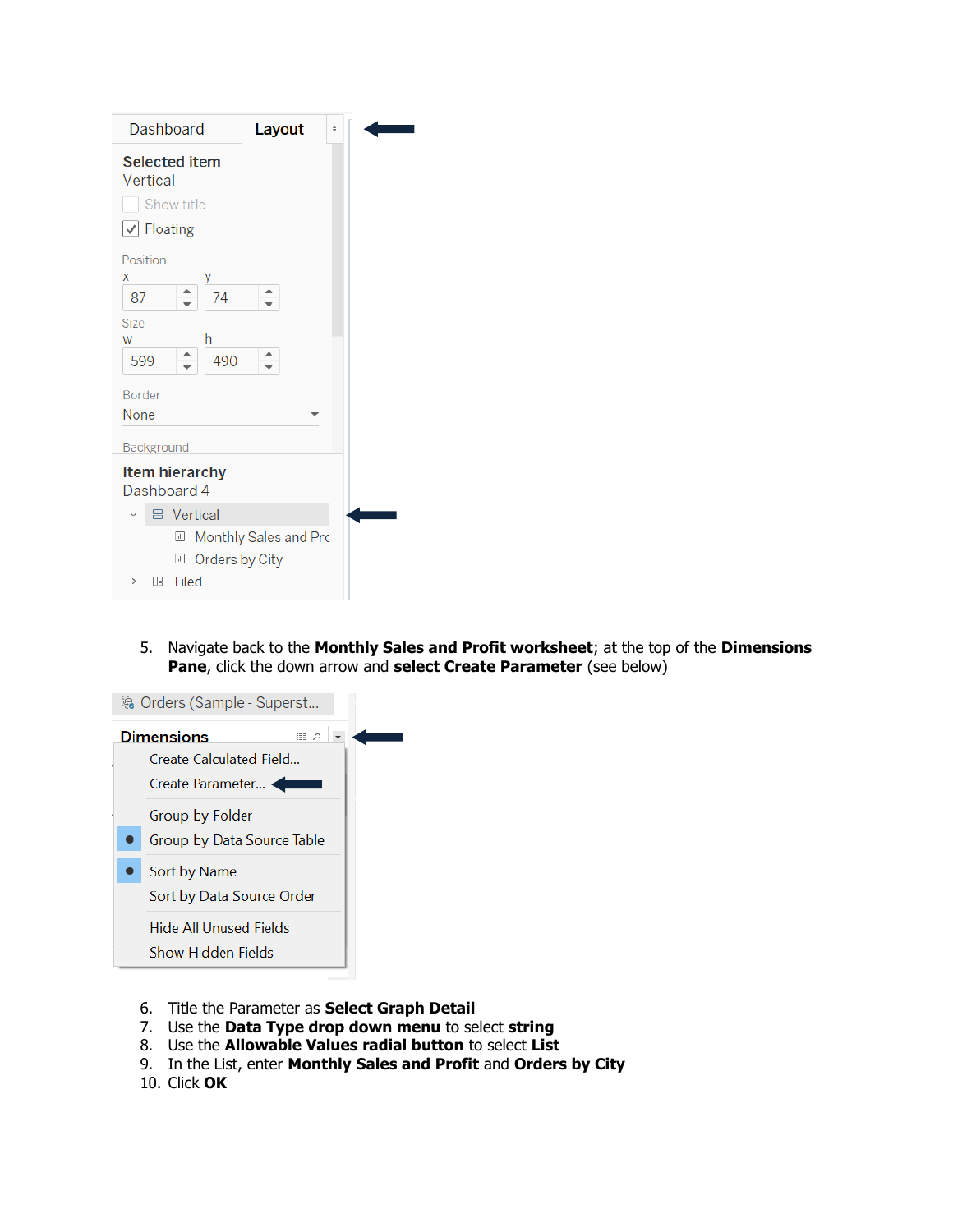|                         | Edit Parameter [Select Graph Detail]             |                          |       | ×                    |
|-------------------------|--------------------------------------------------|--------------------------|-------|----------------------|
| S<br>Ci                 | Name: Select Graph Detail                        |                          |       | Comment >>           |
| $\overline{\mathsf{N}}$ | Properties                                       |                          |       |                      |
|                         | Data type:                                       | <b>String</b>            |       |                      |
| にはぶなけひどぶけい              | Current value:                                   | Monthly Sales and Profit |       |                      |
|                         | Display format:                                  |                          |       |                      |
|                         | Allowable values: $\bigcirc$ All $\bigcirc$ List |                          | Range |                      |
|                         | List of values                                   |                          |       |                      |
| D                       | Value                                            | <b>Display As</b>        |       | Add from Parameter ▶ |
| N<br>R<br>Ja            | Monthly Sales and                                | Monthly Sales a          |       | Add from Field       |
|                         | Orders by City                                   | Orders by City           |       |                      |
| P                       | Add                                              |                          |       | Paste from Clipboard |
| A<br>Si                 |                                                  |                          |       | Clear All            |
|                         |                                                  |                          | OK    | Cancel               |

The parameter displays in the Parameters Window in the lower right-hand corner.

11. Right-click the **Select Graph Detail parameter** and select **Show Parameter Control** (see below)

| Discount<br>#           | <b>Add to Sheet</b>           |
|-------------------------|-------------------------------|
| Profit<br>#             | <b>Show Parameter Control</b> |
| Quantity<br>$\ast$      | Cut                           |
| $#$ Row ID              | Copy                          |
| <b>Sets</b>             | Fdit                          |
| to 2016 Product Orders  | Duplicate                     |
| to 2017 Product Orders  | Rename                        |
| <b>Parameters</b>       | Hide                          |
| Abc Select Graph Detail | Delete                        |

Remember, a parameter must always be used in conjunction with a filter or calculated field.

- 12. Under the **Analysis Menu** in the **Toolbar**, select **Create Calculated Field**; title it as **Sheet Selection**
- 13. Set the calculation equal to the **Select Graph Detail parameter**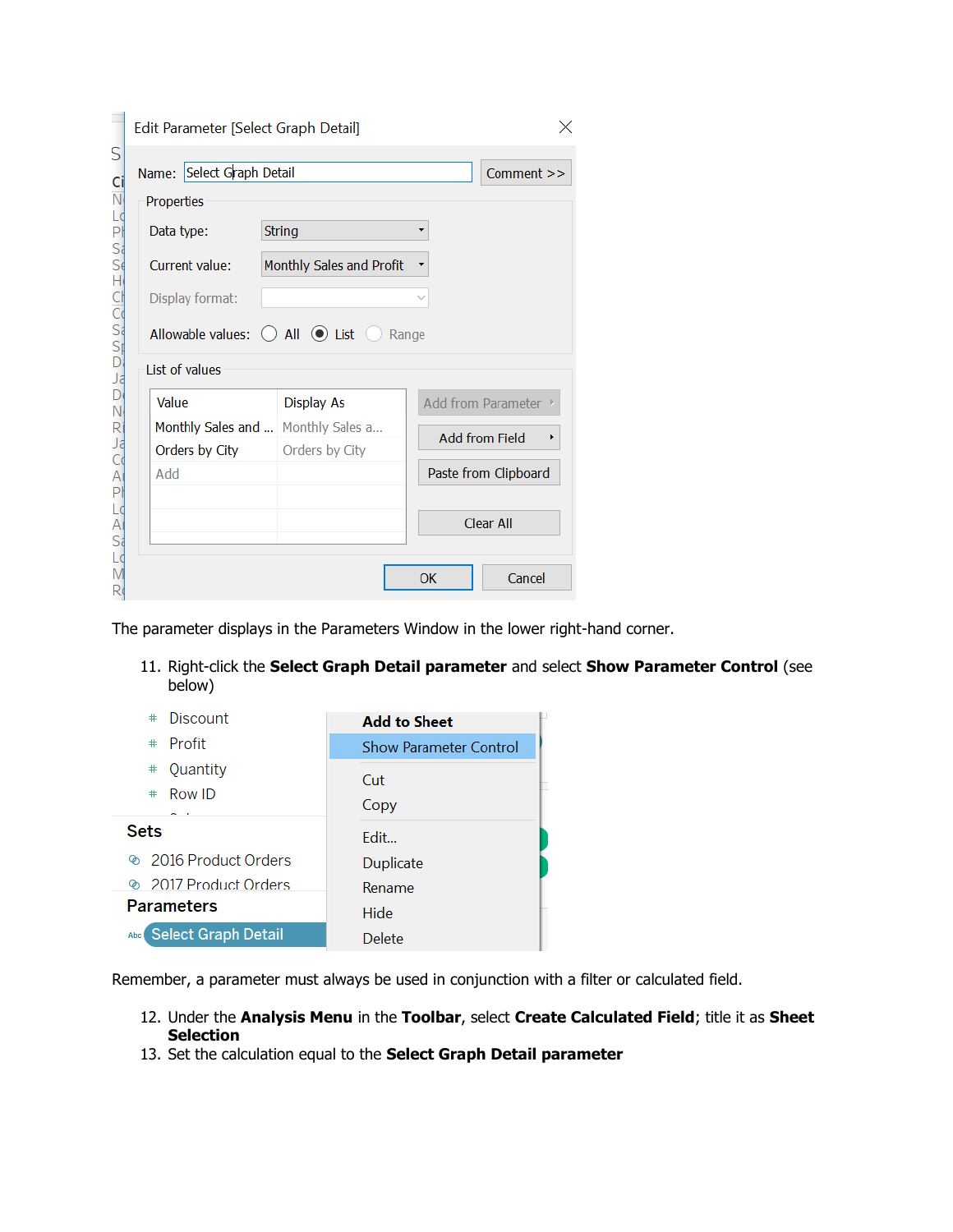| <b>Sheet Selection</b><br>崎 Orders (Sample - Superstore) |  |
|----------------------------------------------------------|--|
| [Select Graph Detail]                                    |  |
|                                                          |  |
|                                                          |  |
|                                                          |  |
| The calculation is valid.                                |  |

Remember, a parameter can only return one value at a time. This expression returns whatever value the parameter is set to.

- 14. Drag the **Sheet Selection calculated field** from the **Dimensions Pane** to the **Filter Shelf**
- 15. Select the **Custom Values radial button** (see below)
- 16. Enter the **sheet name (Monthly Sales and Profit)** as a **value** and click the **+ sign** (see below)

| х<br><b>Filter [Sheet Selection]</b>                                  |
|-----------------------------------------------------------------------|
| General<br>Wildcard<br>Condition<br>Top                               |
| Select from list © Custom value list & Court                          |
| Monthly Sales and Profit<br>$\alpha$ +                                |
|                                                                       |
| Clear List<br>$\sqrt{ }$ Include all values when empty $\Box$ Exclude |
| Summary                                                               |
| [Sheet Selection]<br>Field:                                           |
| Selection: Selected all values<br>Wildcard: All                       |
| Condition: None                                                       |
| Limit:<br>None                                                        |
| Reset<br>Cancel<br><b>OK</b><br><b>Apply</b>                          |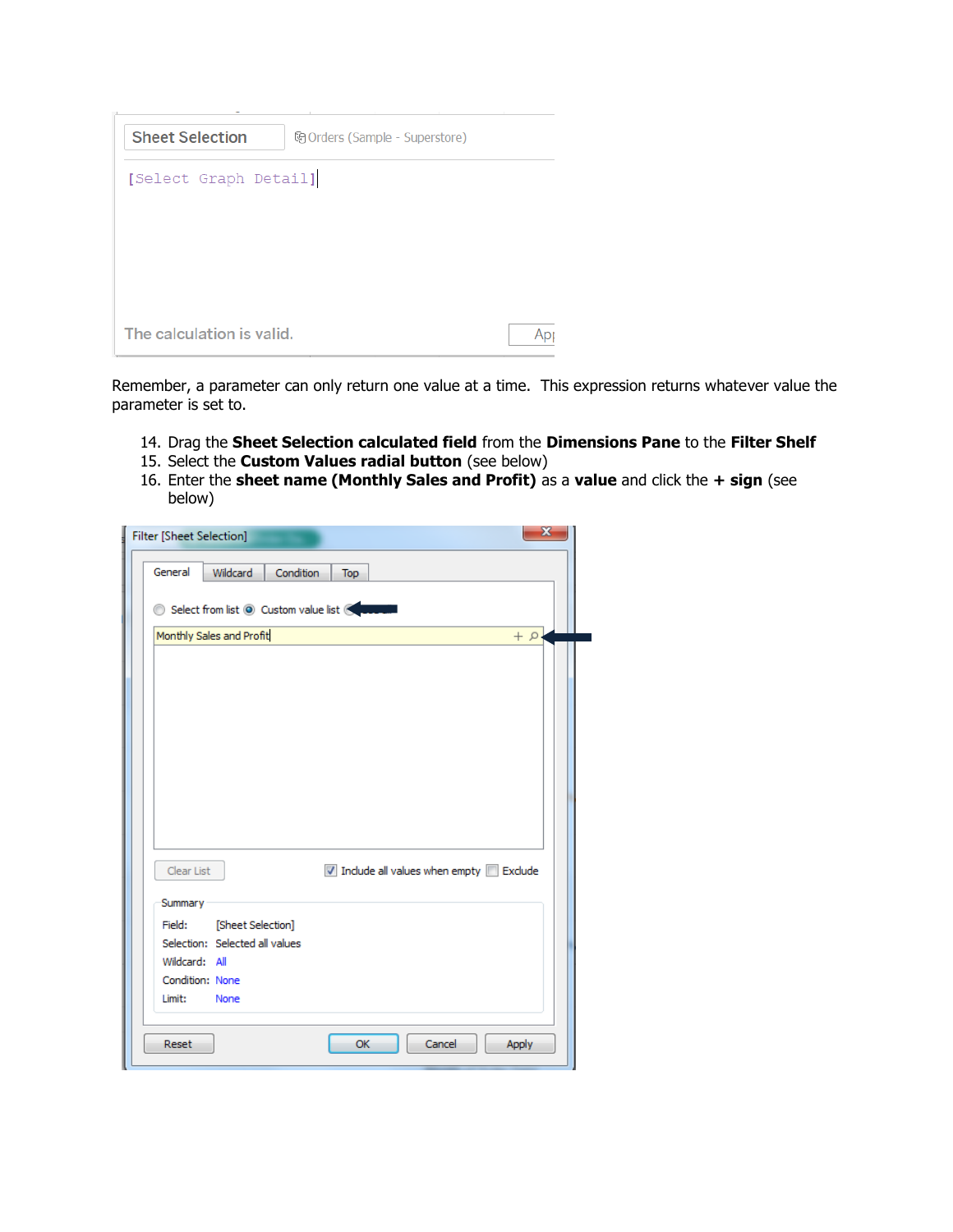Use the parameter control to toggle between the Monthly Sales and Profit and Orders by City worksheets; notice how the Monthly Sales and Profit Worksheet displays only when the parameter value is set to Monthly Sales and Profit.

17. Repeat **steps 11-14** on the **Orders by City worksheet**; this time add **Orders by City** to the **Custom Value list**



Notice how the Orders by City worksheet only displays if the Select Graph Detail parameter is set to Orders by City. The dashboard user can now toggle between the two sheets contained in the vertical container. This functionality can also be applied to additional sheets.

- 18. Return to the **Parameter Example Dashboard**; click inside either worksheet to select it
- 19. Use the down arrow on the **right-hand side** to select **Parameters**; choose the **Select Graph Detail parameter** to add the control to the dashboard



20. Right click the **Monthly Sales and Profit worksheet title** and select **Hide Title**